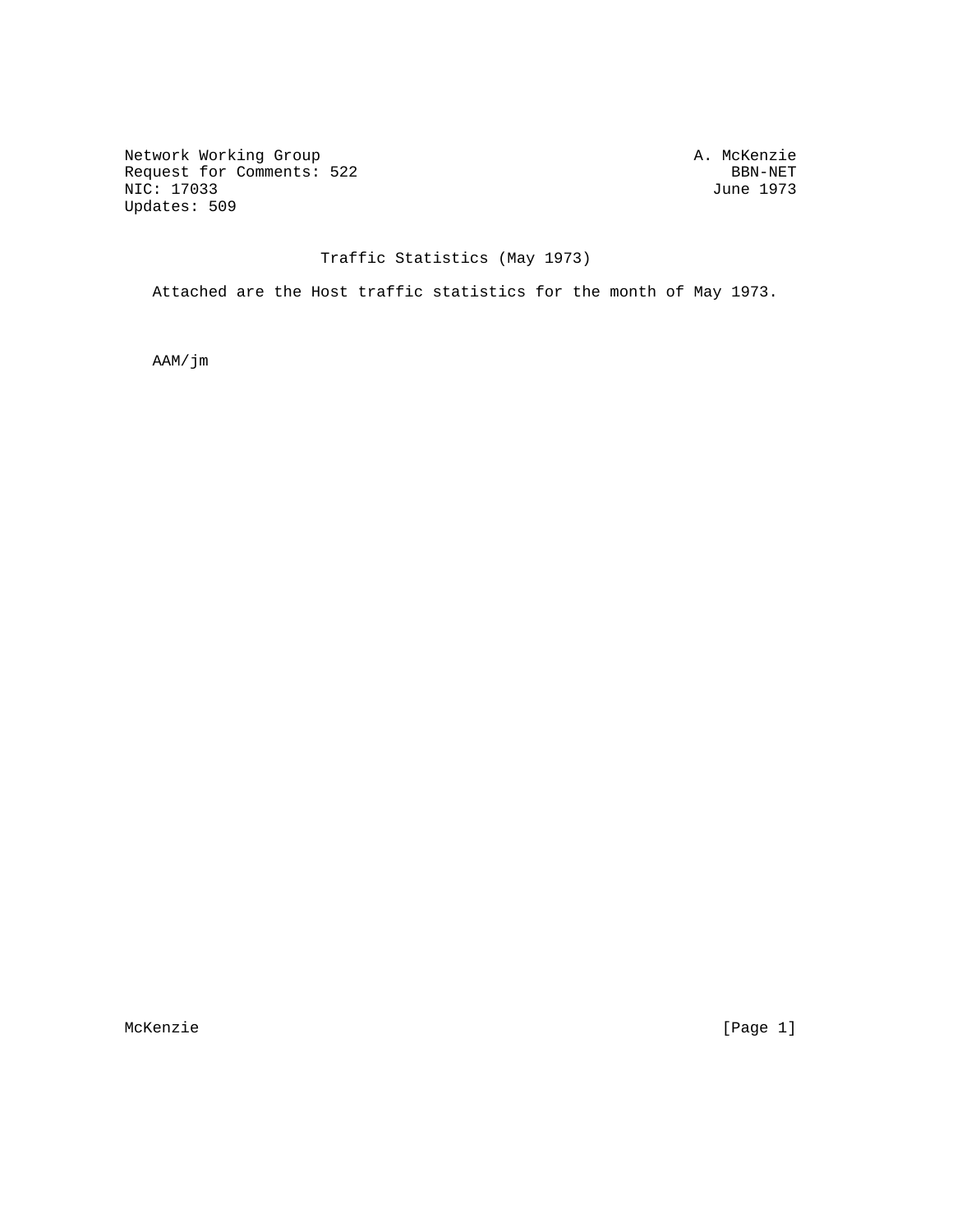## HOST THROUGHPUT SUMMARY (PACKETS OUTPUT)

MAY 1973

|                          |                                                 | INTER-<br>NODE                                    | INTRA-<br>NODE                      | TOTAL                                               | AVG. DAILY<br>INTERNODE | <b>DAYS</b> |
|--------------------------|-------------------------------------------------|---------------------------------------------------|-------------------------------------|-----------------------------------------------------|-------------------------|-------------|
|                          | UCLA HOST 0<br>UCLA HOST 1<br>UCLA HOST 2       | 185058<br>1570767<br>2                            | 62867<br>173284<br>693047           | 247925<br>1744051<br>693049                         |                         |             |
|                          |                                                 | $- - - - -$<br>1755827                            | $- - - - - - - -$<br>929198         | 2685025                                             | 56640                   | 31          |
| SRI<br>SRI               | HOST 0<br>HOST 1                                | 3380587<br>109950<br>---------                    | 131122<br>96245<br>---------        | 3511709<br>206195<br>---------                      |                         |             |
|                          |                                                 |                                                   | 3490537 227367                      | 3717904                                             | 112598                  | 31          |
| UTAH                     | HOST 0                                          | 840680                                            | 108731                              | 949411                                              | 27119                   | 31          |
| MIT<br>MIT<br>MIT<br>MIT | HOST 0<br>HOST 1<br>HOST <sub>2</sub><br>HOST 3 | 199665<br>624682<br>724064<br>666939<br>--------- | 26780<br>147253<br>830745<br>620027 | 226445<br>671935<br>1554809<br>1286966<br>--------- |                         |             |
|                          |                                                 |                                                   | ---------<br>2115350 1624805        | 3740155                                             | 68237                   | 31          |
| <b>RAND</b>              | HOST 0                                          | 765579                                            | 17519                               | 783098                                              | 24696                   | 31          |
| <b>SDC</b>               | HOST 0                                          | 7043                                              | 260                                 | 7303                                                | 227                     | 31          |
| HARV<br>HARV             | HOST 0<br>HOST 1                                | 900674 2742971<br>33628<br>_____________________  | 2281537                             | 3643645<br>2315165                                  |                         |             |
|                          |                                                 |                                                   | 934302 5024508                      | 5958810                                             | 30139                   | 31          |
| LINC<br>LINC<br>LINC     | HOST 0<br>HOST 1<br>HOST <sub>2</sub>           | 7299<br>32699<br>4582                             | 17896<br>51780<br>22468             | 25195<br>84479<br>27050                             |                         |             |
|                          |                                                 | --------<br>44580                                 | ---------                           | ---------<br>92144 136724                           | 1438                    | 31          |
| STAN                     | HOST 0                                          | 1837824                                           | 21430                               | 1859254                                             | 59285                   | 31          |
| ILL                      | HOST 0                                          | 903032                                            | 416                                 | 903448                                              | 29130                   | 31          |
| CASE                     | HOST 0                                          | 902329                                            | 18456                               | 920785                                              | 29107                   | 31          |

McKenzie [Page 2]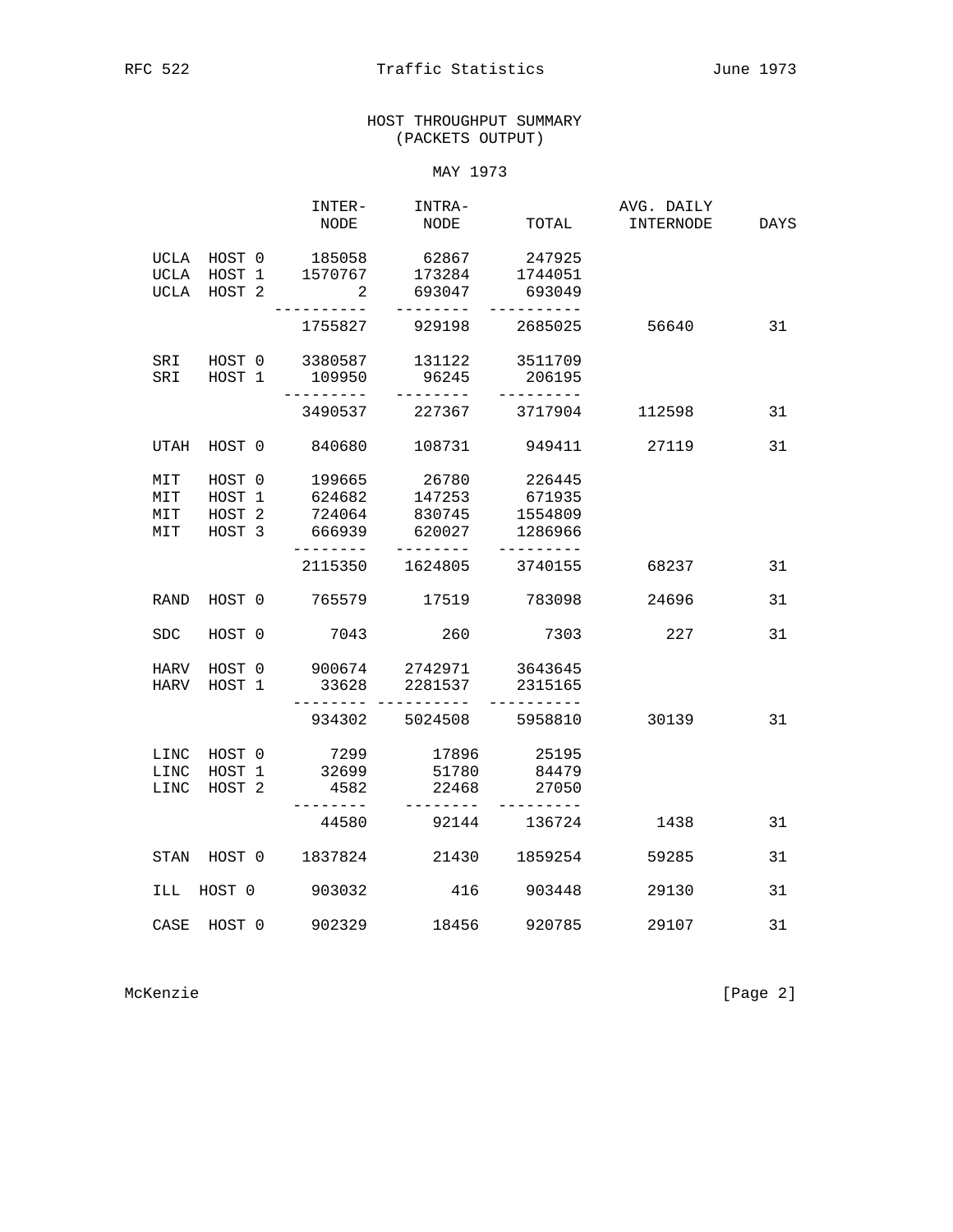RFC 522 Traffic Statistics June 1973

| CARN HOST 1         |  | CARN HOST 0 758791<br>405334               | 485297                                   | 486463 1245254<br>890631                   |                                            |    |
|---------------------|--|--------------------------------------------|------------------------------------------|--------------------------------------------|--------------------------------------------|----|
|                     |  |                                            | 1164125 971760 2135885                   |                                            | 37552                                      | 31 |
| AMES HOST 0         |  |                                            | 7952957    26286  7979243                |                                            | 256547                                     | 31 |
|                     |  | AMEST HOST 0 53790<br>AMEST HOST 2 8087860 | -----------                              | 12529 66319<br>13196 8101056<br>---------- |                                            |    |
|                     |  |                                            | 8141650 25725 8167375                    |                                            | 262634                                     | 31 |
|                     |  | MITRE HOST 2 2052617                       | 119 2052736                              |                                            | 66213                                      | 31 |
| ROME                |  | HOST 2 832837                              |                                          | 31 832868                                  | 26866                                      | 31 |
| NBS                 |  | HOST 2 1343095                             | 4486                                     | 1347581                                    | 43326                                      | 31 |
|                     |  | ETAC HOST 2 1351711                        | 75                                       | 1351786                                    | 43604                                      | 31 |
|                     |  | IMP21 HAD NO TRAFFIC                       |                                          |                                            |                                            |    |
| ISI                 |  |                                            |                                          |                                            | HOST 1  12619260  151431  12770690  407073 | 31 |
| USC                 |  | USC HOST 2 3835776<br>_________            | HOST 0 51154 3512550 3563704<br>3365196  | 7200972                                    |                                            |    |
|                     |  |                                            | 3886930 6877746 10764680                 |                                            | 125385                                     | 31 |
| GWC                 |  | HOST 2 2104022                             | 7134 2111156                             |                                            | 67872                                      | 31 |
| DOCB                |  |                                            | HOST 2 104648 53664 158312               |                                            | 3376                                       | 31 |
| SDAC                |  | SDAC HOST 2 662762                         | HOST 0 133154 16644 149798               | 71 662833                                  |                                            |    |
|                     |  |                                            | 795916 16715 812631                      |                                            | 25675                                      | 31 |
| BELV HAD NO TRAFFIC |  |                                            |                                          |                                            |                                            |    |
|                     |  | ARPA HOST 2 899366<br>$- - - - - - -$      | ARPA HOST 0 9027 246082 255109<br>245135 | 1144501                                    |                                            |    |
|                     |  | 908393                                     | 491217                                   | 1399610                                    | 29303                                      | 31 |
| ABER HAD NO TRAFFIC |  |                                            |                                          |                                            |                                            |    |
| BBN T HOST 0        |  | 2344                                       | 8097                                     | 10441                                      |                                            |    |

McKenzie [Page 3]